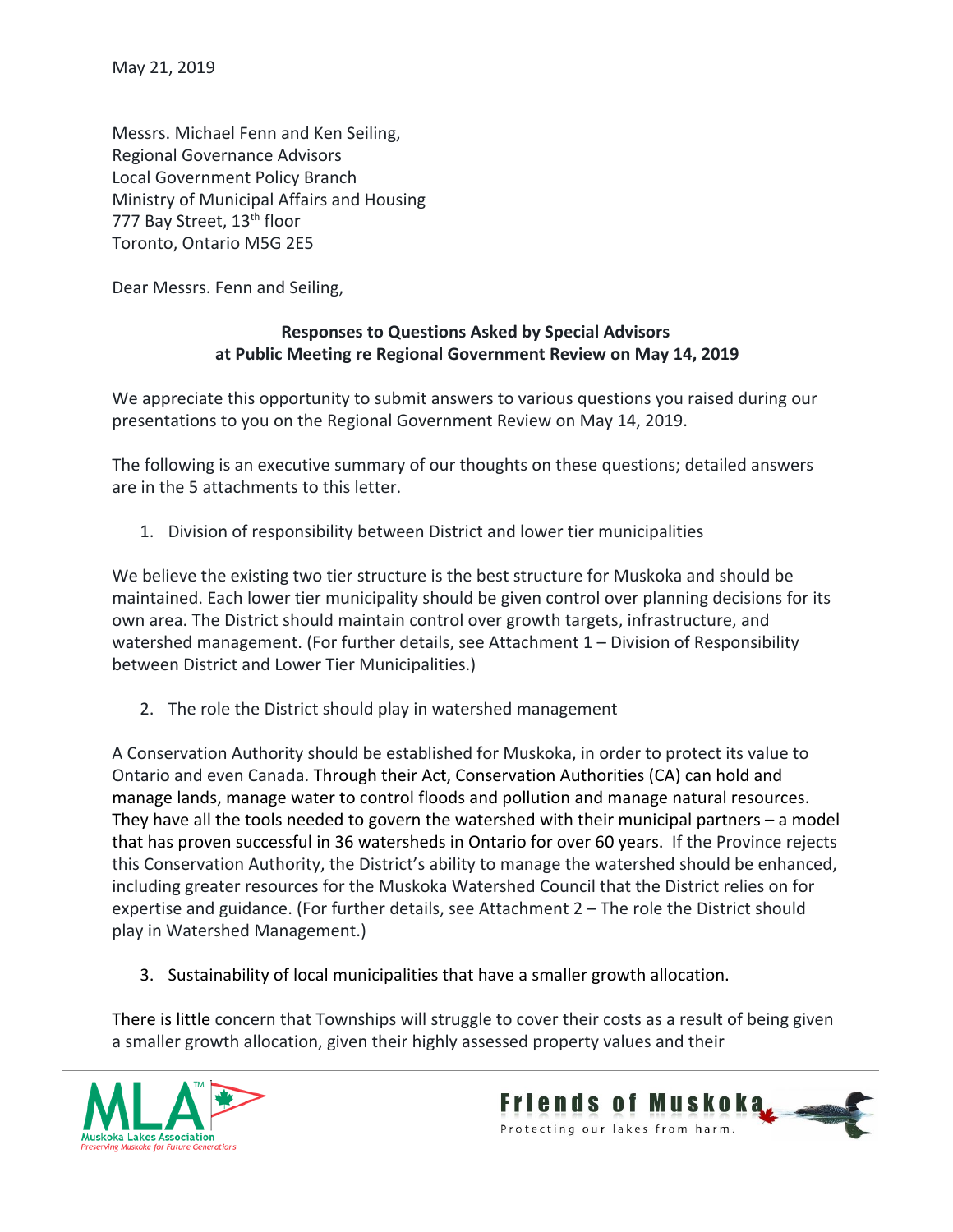predominantly seasonal economies and service needs. Townships currently have slower growth than Towns, which helps preserve their natural environment that is the key to their economic success. (For further details, see Attachment 3 – Sustainability of Local Municipalities that have a Smaller Growth Allocation.)

4. Impact of an amalgamation on Seasonal Residents

The well-being of the District relies on Seasonal Resident tax dollars, since Seasonal Residents fund a disproportionate share of the District's spending. Significant recent growth in the tax burden is impairing the ability of Seasonal Residents to maintain ownership of their properties. We should avoid the risk that Seasonal Residents reconsider their investment in Muskoka because an amalgamation causes their tax rates to increase and takes away the local voice in decisions affecting their experience of Muskoka. If Seasonal Residents start to leave, property values will decline and the tax burden will be placed on the residents that remain. (For further details see Attachment 4 – Impact of an Amalgamation on Seasonal Residents.)

5. Appropriate way to allocate District costs to lower tier municipalities

Currently the Townships contribute more for certain District services because of their higher property assessments and with a large seasonal population use less services. We believe the cost of many District services should continue to be allocated to lower tier municipalities based on property assessments (eg. District roads, affordable and community housing) or usage (eg. municipal water and wastewater). However, OPP, EMS and solid waste services should be charged based on a combination of property assessments for infrastructure and the basic level of services, and usage for services received above the basic level. (For further details see Attachment 5 – Appropriate Way to Allocate District Costs to Lower Tier Municipalities.)

We hope this is helpful, and would be pleased to address any further questions you may have.

Sincerely,

Muskoka Lakes Association **Friends of Muskoka** 

Jaurie Thomas

by Lawton Osler, President, by Laurie Thomson, President



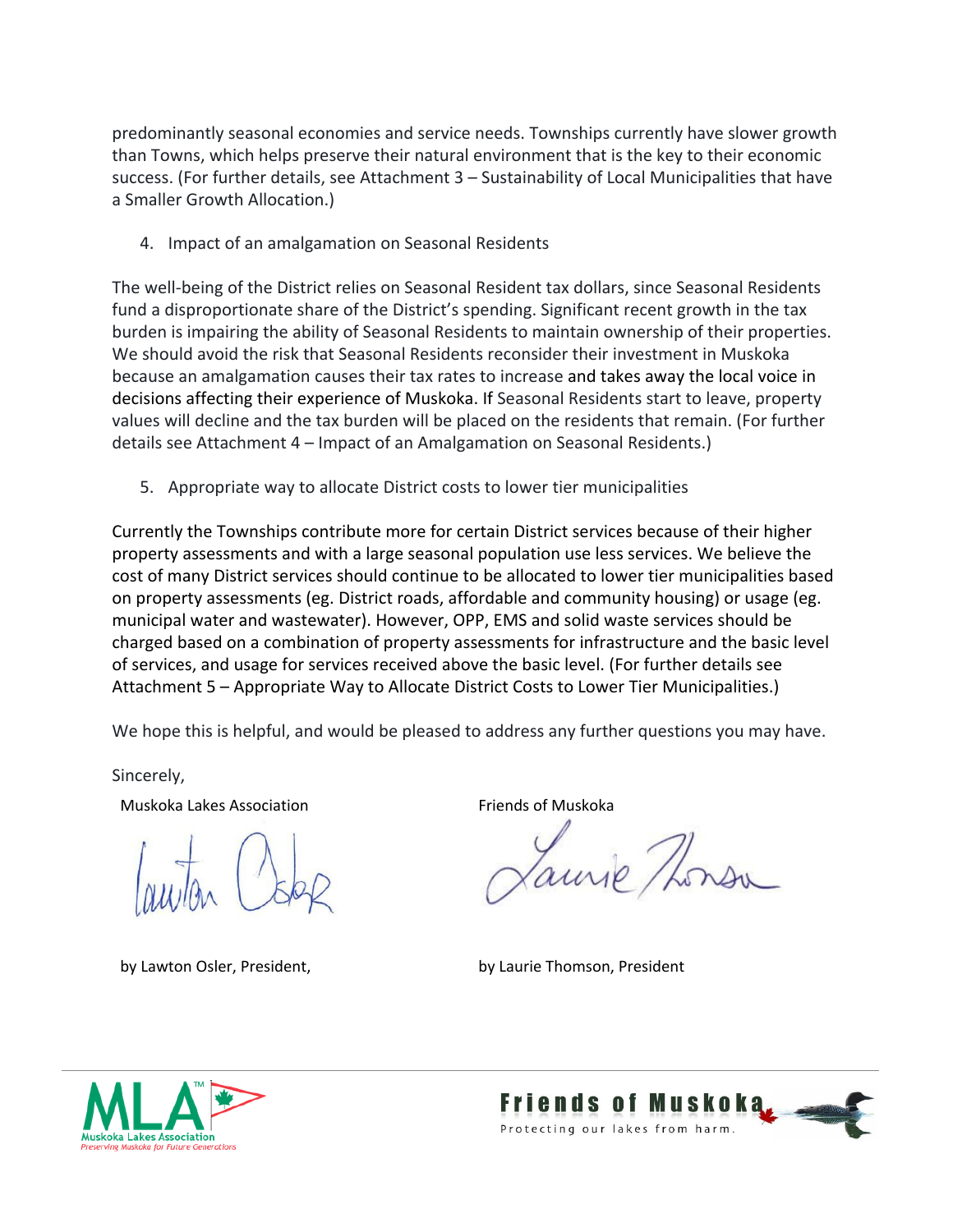### Division of Responsibility between District and Lower Tier Municipalities

# Questions: Should the multiple levels of approvals and inconsistent application of building approvals be resolved by consolidation? Is it inconsistent to suggest that planning should move to the lower tier, and environment planning stay at the District?

The salient point is that each lower tier municipality needs to have control over its own planning decisions in order to ensure its unique characteristics, characteristics that have encouraged people to invest in different parts of the District, remain distinct. It is a planning system that has built the most successful and wealthiest waterfront recreation area in Ontario, arguably in Canada. Why would you put that at risk?

Muskoka sits in the middle of two planning worlds – the Greater Golden Horseshoe and Northern Ontario. Planning recommendations by the province are absent for this area – and maybe that is a good thing for Muskoka is unique and should have control over planning for its character and environment.

We have suggested that planning matters be concentrated in the local municipalities but that the District retains oversight over growth targets, infrastructure and watershed management. The District is in a very good position to assess the bigger picture of growth, infrastructure, and watershed management such that they could act in place of the province to ensure appropriate growth and overarching development controls.

There is inconsistency in zoning across the District, but it is not significant and we believe it is appropriate. For example, TML permits two tier boathouses and Lake of Bays prohibits them. This inconsistency is justified, because it reflects the unique historical character of these different areas. We believe local municipalities should have control over planning rules like these that establish and preserve their area's unique historical character.

Currently, the District controls certain planning decisions, including subdivision and condominium approvals. The District asks local municipalities for their comments, but the ultimate decision lies with the District. We believe this should change. District Council should maintain control over whether growth should occur in a local municipality; however, local municipal governments should be given control over where and how that growth occurs since they are in the best position to address the impact and needs of their area.



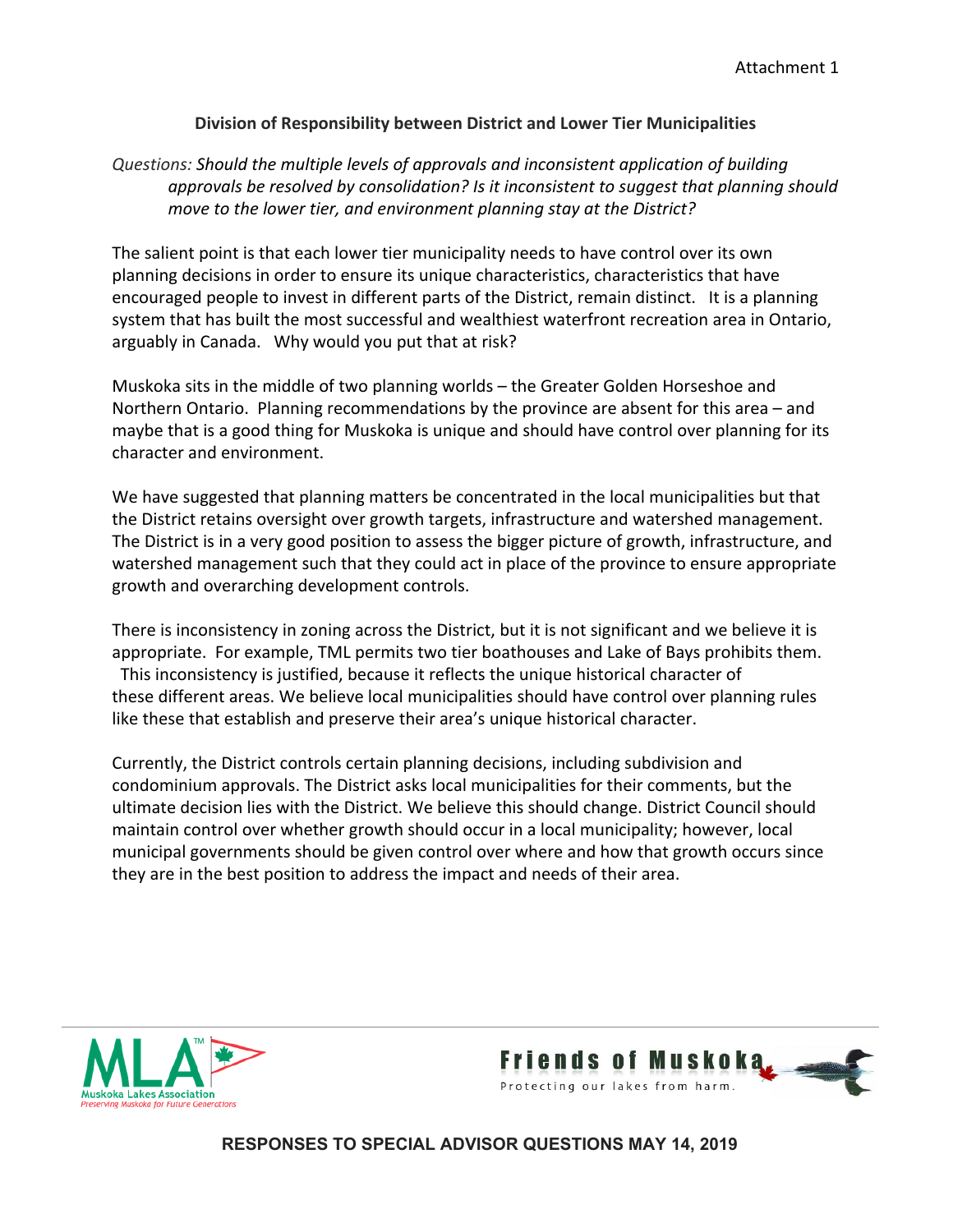### The Role the District Should Play in Watershed Management

Questions: What role should the Watershed Council and District play in the watershed? How should the biosphere designation on the west side of Muskoka be managed? Is it inconsistent to suggest that planning should move to the lower tier, and environment planning stay at the District? Given the reliance you're putting on the MWC to do analytical work and research under the supervision of the District, are you concerned about an organization that isn't directly politically accountable making those kinds of determinations?

Watershed management is a partnership activity. But like any project, it needs an initiator; a leader. Both the Ministry of Natural Resources and Forestry (MNRF) and The District of Muskoka have leadership positions in watershed management in Muskoka.

The way watershed management works in southern Ontario is through first developing a watershed plan that has the objective of determining the existing conditions and then assessing a variety of future conditions. These future conditions can be any combination of scenarios to be explored that will meet the objectives of why the watershed plan was undertaken. In developing areas, the scenarios may include the impact of future land development on water quantity or quality; in areas to be restored plans could assess how much naturalization or storm water retrofitting is required to return a system to health. The preferred scenario is defined and the actions necessary to achieve it are outlined and assigned to the appropriate implementation partner. These partners may be the province, the municipalities and special interest groups.

Watershed plans are different than land use plans in that they are intended to inform official plans and land use plans so that the right controls can be applied through planning policy.

In Muskoka, the Muskoka River Water Management Plan is the closest thing to a watershed plan that we have but it is limited in scope addressing water management and levels in the lake for recreation, fish and power generation. Further it is dated and, given the recent bouts of flooding, clearly does not provide the guidance that it needs to today. The governance of that plan has largely ended and the province has abandoned the process to update it regularly (Lakes and Rivers Improvement Act (LRIA) technical bulletin, Maintaining Water Management Plans). Despite the District and MLA having been partners in that plan, the MNRF has steadfastly refused to honour partner requests to open the plan to ensure it meets the needs of the watershed stakeholders.

But the watershed is more than the water. It includes forests, habitats for wildlife including many endangered species, wetlands, biosphere reserves, cultural heritage and the built environments that all contribute to the observed environmental quality. How do we ensure



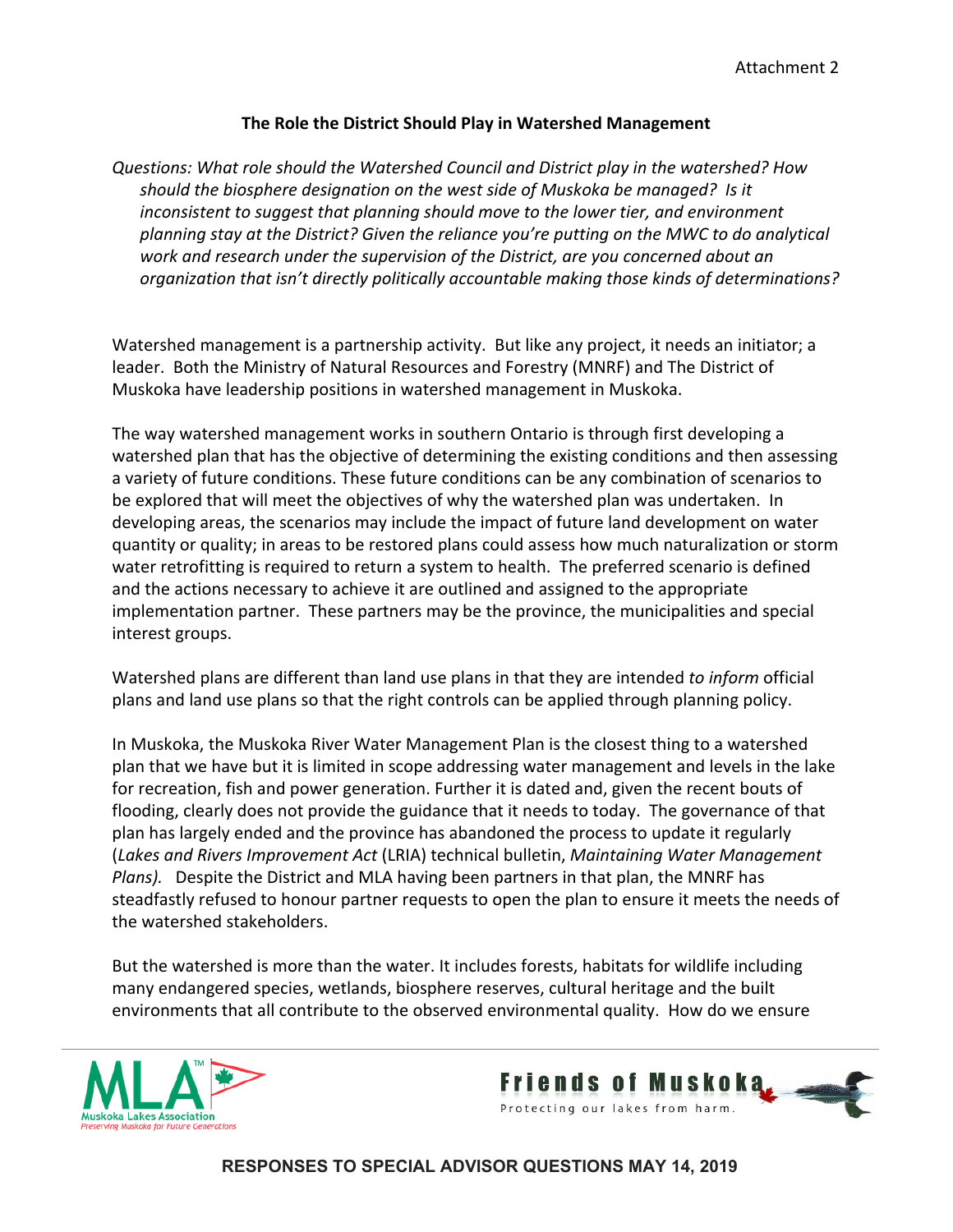that we have the appropriate tools to demonstrate that the watershed and all its components will be protected or improved in the future?

So, governance of a watershed is complicated and not made easier if there is no clear leader for it. The MNRF leads on waterflow. The District has been the lead on the remainder, aided by the Muskoka Watershed Council and other organizations like the Muskoka Conservancy. But do we leave one of Ontario's most significant environments, both naturally and economically, in the hands of a few staff and an army of volunteers? The watershed volunteers are absolutely key to shaping and delivering the watershed plan, but they cannot be responsible for all aspects of watershed management.

Hence, we believe that a conservation authority is the best choice to bring the watershed management expertise needed to Muskoka. Through their Act, Conservation Authorities (CA) can hold and manage lands, manage water to control floods and pollution and manage natural resources. They have all the tools needed to govern the watershed with their municipal partners – a model that has proven successful in 36 watersheds in Ontario for over 60 years. A CA would take over the responsibilities for water management that MNRF currently undertakes. It is accountable to the municipal governments through board representation and budget support. This makes getting work done to support the management of the watershed in the hands of the District and local government and reduces the impasse with the Provincial ministries.

However, if the Province does not support creating a CA for Muskoka, a new model will be necessary that builds on the Muskoka Watershed Council and Muskoka Conservancy so they can provide effective guidance to the District on watershed management.



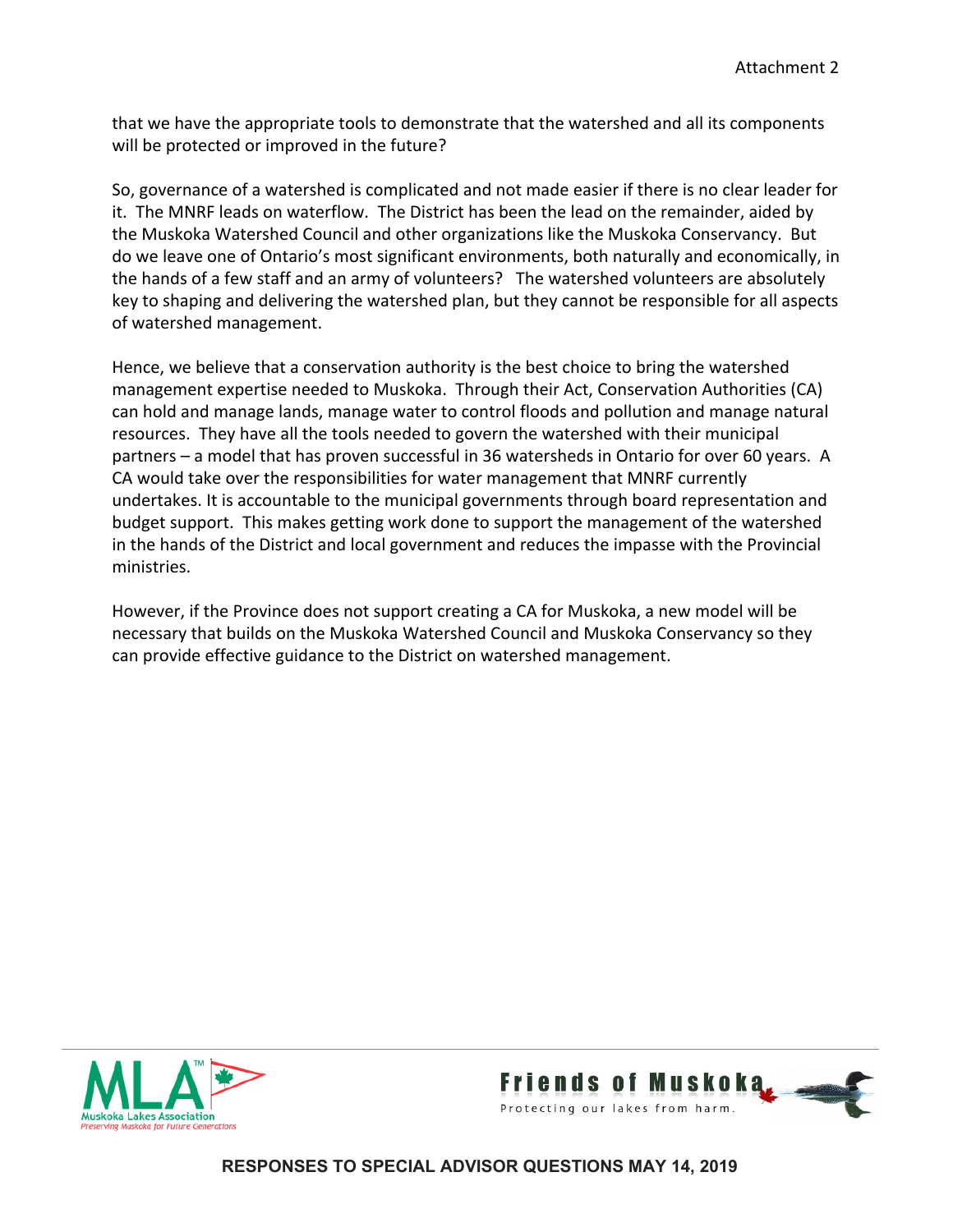## Sustainability of Local Municipalities that have a Smaller Growth Allotment

Question: Will local municipalities that are given a smaller growth allotment (for example, to protect their environment) be able to have sufficient tax dollars to pay for their core services and activities?

We believe that all municipalities should have an allotment for growth and development, but the greatest growth should be in the Towns where municipal services are available and have excess capacity.

The slower growth Townships have tax bases that are substantially larger than those of the Towns, given their much higher assessed property values. However, the Townships' economies and service requirements are largely seasonal, and therefore lower than the Towns'. If the Towns were to grow faster than the Townships, their assessment base would become relatively larger which would enable them to shoulder a larger percentage of the District tax burden. As a result, there is little concern with the Townships being able to cover their costs if growth is restricted there.

In fact, there has been very little growth in the Townships. From 2004-2017 total households grew by 0.4% per annum, and from 2011-2017 by 0.7%. Assessed property values grew by many multiples of that.

Maintaining the desirability of investing in property in the Townships is essential to the maintenance/enhancement of property values and the success of the Townships, not unbridled growth. The quiet pristine environment is key to the economic attraction of Muskoka. People don't want to escape the city to come to another city. There is a tipping point to growth and development beyond which waterfront property values will decline.



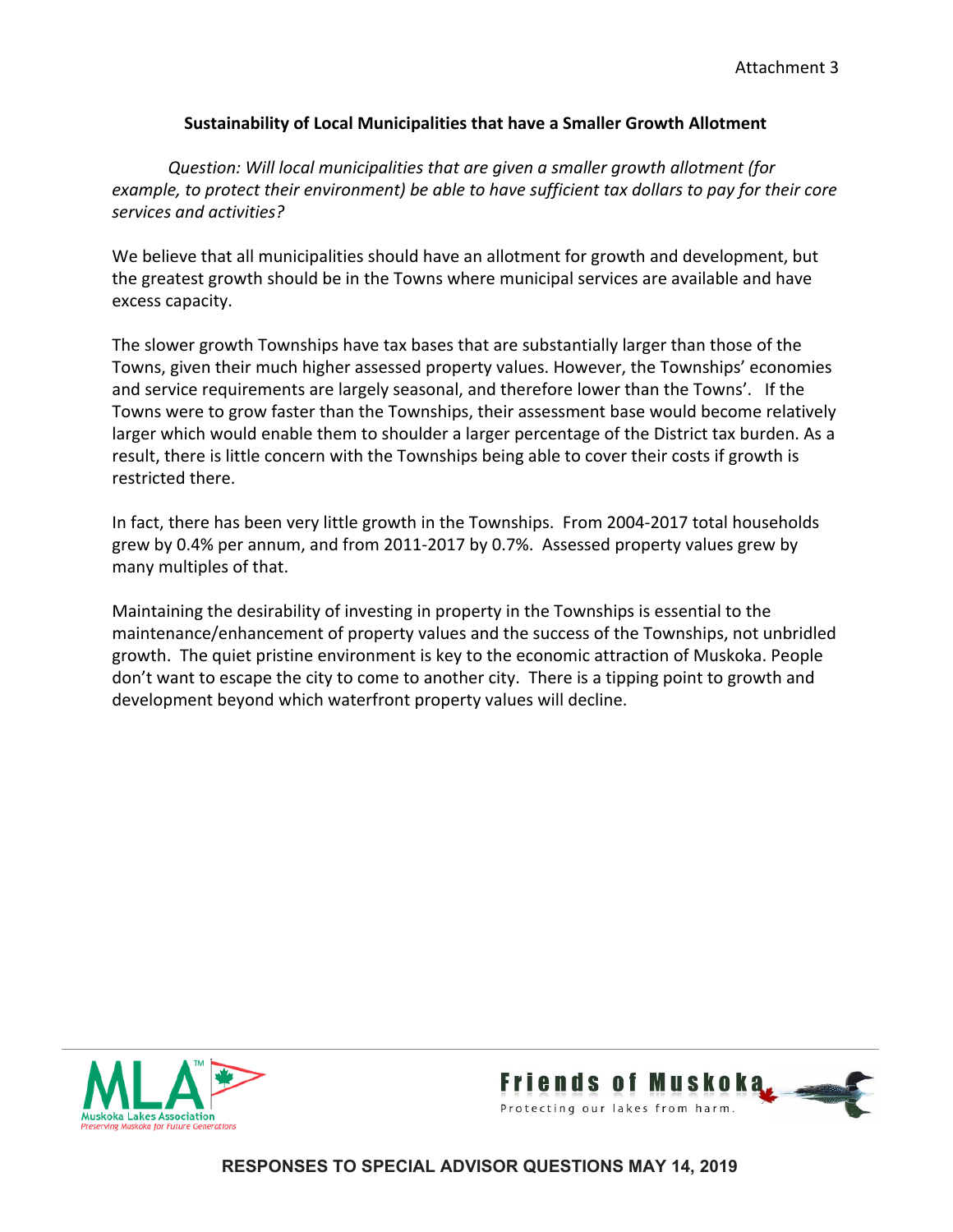### Impact of an Amalgamation on Seasonal Residents

Question: The Special Advisors expressed interest in research regarding the drop in property values in Connecticut.

## Risk of an Amalgamation Driving Away Seasonal Residents

Seasonal Residents represent approximately 47% of homes in the District and pay about 68-73% of the total of municipal, education and district taxes paid by all residential, commercial and industrial property owners, due to their relatively high waterfront property tax assessments. Seasonal Residents are throughout Muskoka's lower tier municipalities but are concentrated in the three Townships.

Although they pay the lion's share of the taxes, the Townships have a weaker voice on District Council because there are more Councillors representing the Towns (12) than the less populated Townships (10). This would be the case even if each Seasonal Resident was counted as one person when determining lower tier representation on District Council. In fact, the Township of Muskoka Lakes alone contributes 37 cents of every dollar of District tax collected and has only 4/22, or 18% of seats at District Council. Decisions concerning the Townships would not be made by Township representatives and would likely favour the priorities of the Towns vs the Townships.

For many decisions this may not matter, but for decisions affecting the local communities of the Townships or decisions adversely affecting the Seasonal Residents, it would matter and could result in a situation where the Seasonal Residents feel so disenfranchised that they leave. The local, lower tier municipal governments provide the mechanism through which the voice of the most significant tax base can be heard. Allowing the lower tier governments the ability to implement the overarching goals of the District through their individual OPs and ZBLs that reflect their unique priorities and needs, is the mechanism through which this tax base can be protected.

By way of example, the District's OP may set a goal of attracting businesses that create jobs. The lower tier municipalities may then establish planning details such as the location, setbacks and built form of businesses. Townships could require businesses to be located away from sensitive forested, wetland and waterfront property.

If the District Council had the authority to decide on planning applications in the Townships, decisions would be made that reflect the growth aspirations of the Towns; decisions that might not be in the long term best interests of the Townships and, ultimately, of the entire District.



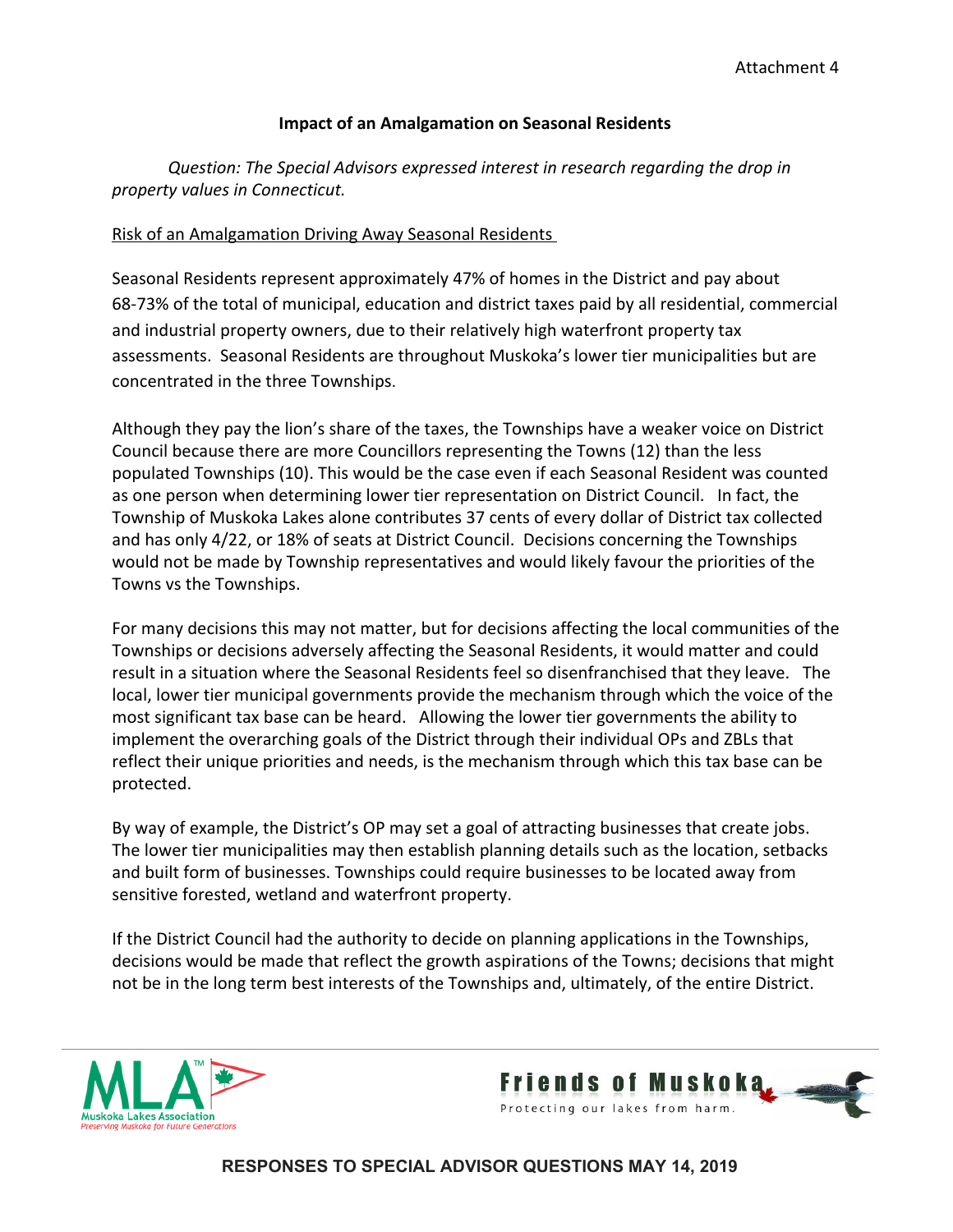Add to this the increase in taxes that Township residents would face should tax rates be harmonized throughout the District with an amalgamation, and Seasonal Residents will reconsider their investment in Muskoka.

Why would we want to take this risk? The wellbeing of the entire District relies on Seasonal Resident tax dollars. If the wealthiest of them, the ones who have choices as to where to invest and spend their leisure time, start to leave, property values will decline and the tax burden will be placed on the residents that remain.

This is what happened in Connecticut (CT). There was no income tax in CT before 1991. The government recently announced the fourth major increase in the top margins tax rate to 9%, 2x the initial 1991 rate of 4.5%. Connecticut has the second-highest property tax in the nation, ranking 49th out of 50. Connecticut ranks second highest in terms of state and local income-tax collections per person. As a result, people are leaving.

Last year the [Internal Revenue Service](https://www.irs.gov/statistics/soi-tax-stats-migration-data-2015-2016) released tax data from 2015 which shows a record loss of high-income tax filers and their families in 2015 following CT's second largest tax increase. A total of \$2.6 billion in adjusted gross income was lost to other states as Connecticut experienced a net loss of roughly 20,179 residents. The state also lost their 2 largest companies in the past 5 years due to its high tax jurisdiction. As a result, property values in towns such as Greenwich have fallen by up to 50%, devastating municipal budgets.

Effectively, income and property taxes increased to the point that the reason people moved to CT in the first place (i.e. a low tax rate jurisdiction) was no longer compelling, so they started to leave. The state went from being one of the wealthiest in the US to one of the most fiscally challenged. This situation is described in the Yankee Institute for Public Policy's article "Connecticut billionaire moves to Florida; could add \$30 million to the deficit" at this link: <https://yankeeinstitute.org/2016/06/30/connecticut-billionaire-moves-to-florida-add-deficit/>

If we take away what is attractive about investing in Muskoka (i.e. assurance that the beautiful natural setting we have invested in, with clean water and a certain amount of tranquility and privacy, will be maintained at a tax rate that is reasonable), we risk a similar fate to that of CT.